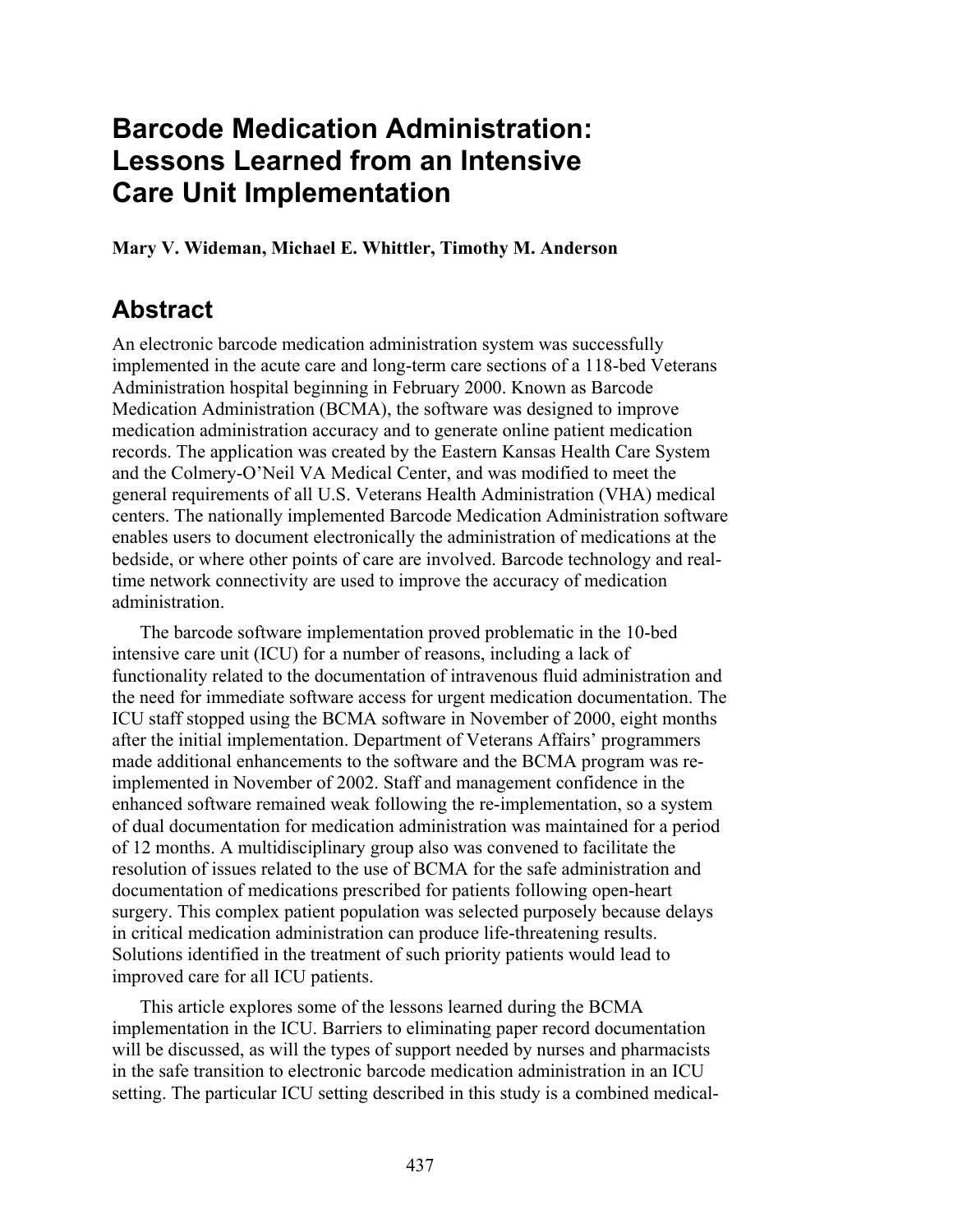surgical unit that provides care for approximately 200 open-heart surgery patients per year.

### **Introduction**

Medication errors are a serious public health threat. According to a landmark 1999 Institute of Medicine report, between 44,000 and 98,000 Americans die annually due to medical mistakes.<sup>1</sup> As part of its ongoing efforts to improve patient safety, the U.S. Food and Drug Administration (FDA) ruled on April 4, 2004, to make barcodes mandatory on the labels of thousands of human medications and biological products by the year  $2006$ .<sup>2</sup> The FDA has predicted that the ruling\* will prevent nearly 500,000 adverse events and transfusion errors over the 20 years that follow, at a cost savings of \$93 billion.<sup>3</sup> Although the ruling makes the National Drug Code (NDC)-format barcodes mandatory only on medication packaging produced by drug suppliers, there is hope that this policy will bring about technological advancements in prescription ordering, drug dispensing, and medication administration across all arms of the nation's health care system. Equally important, as the use of medication barcode technology grows, the health care institutions will need to be mindful of related changes in accreditation and compliance policies that are certain to occur within several regulatory organizations, including the Joint Commission on Accreditation of Healthcare Organizations (JCAHO) and the National Committee For Quality Assurance (NCQA).

This article is intended to explore a few of the key lessons learned during the implementation of a barcode medication administration (BCMA) system in an intensive care unit (ICU) at the Harry S. Truman Memorial Veterans Hospital in Columbia, Missouri. Human factors issues, verbal communication, and the need for adequate administrative and technical support for nurses and pharmacists during such a transition will be discussed. Although it is recognized that the accuracy and clinical appropriateness of computerized physician order entry by providers has a significant potential impact on BCMA functionality and patient safety, this article focuses instead on those issues relevant to the BCMA software end-users.

## **Background**

 $\overline{a}$ 

BCMA software is presently in use at U.S. Department of Veteran Affairs institutions operated across the nation by the Veteran's Health Administration (VHA).<sup>4, 5</sup> This software application, which utilizes barcode technologies in combination with real-time Ethernet local area network (LAN) connectivity with a centralized computer, was designed to improve the accuracy of the medication administration process at the hospital bedside or at other points of care. The system was first developed in 1995, at the VA Medical Center in Topeka, Kansas,

<sup>\*</sup> Accessible at http://www.fda.gov/cber/rules/barcodelabel.pdf.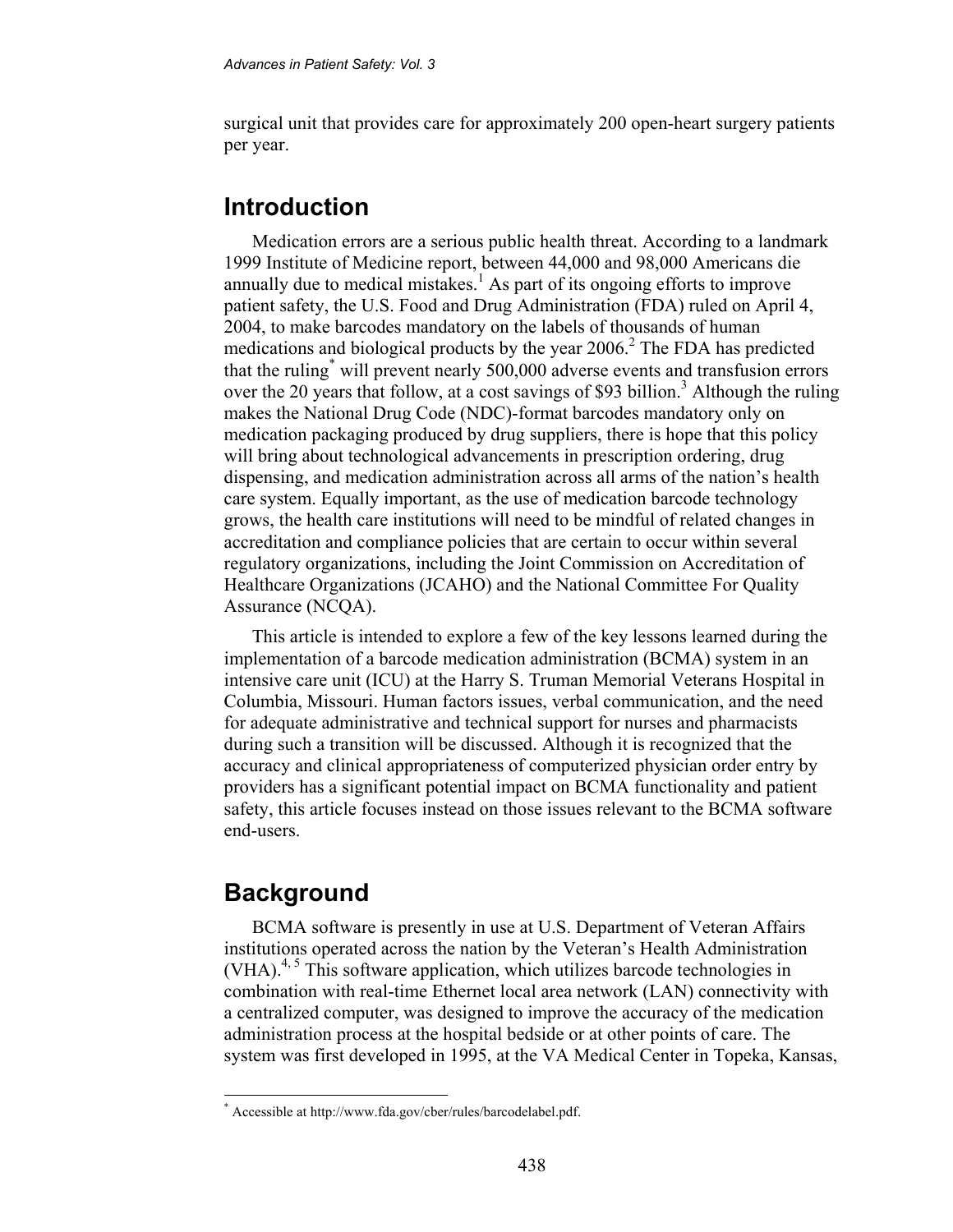and was introduced nationwide in 2000. It is modified and upgraded on an ongoing basis to meet the general needs of all the VHA medical centers.<sup>5–7</sup>

Briefly, the VHA's medical record structure is contained within an interactive electronic client/server database system that is used to manage all clinical, infrastructural, administrative, and financial aspects of military veteran healthcare throughout the nation. $8,9$  The medication administration workflow begins when a provider makes an electronic entry detailing a patient's medication orders.<sup>10, 11</sup> The newly entered orders then appear in the pharmacy software package (Figure 1) to be edited and verified by a pharmacist.<sup>12</sup>

Verified orders become available in the nursing staff's point-of-care BCMA (Figure 2). The Virtual Due List (Figure 2, #2) is the electronic counterpart of a Medication Administration Record (MAR), and is used to display medications and the appropriate administration time frame for each.<sup>7, 13</sup> Medications may be scanned and administered, following a medication orders verification by a registered nurse.

As a handheld barcode reader registers each medication, the software verifies the correct medication was ordered, administered on time, and measured in the correct dosage, while at the same time documenting the actual administration of the medication. This process ensures the "Five Rights" universal standard of medication administration is maintained.<sup>14</sup> Once the medication administration procedure has been completed for a particular timeframe, the nurse uses the Missed Medication function (Figure 2, #3) to generate a report of omitted medications and takes steps to resolve any reported discrepancies.

The acute care and long-term care areas at the 118-bed Harry S. Truman Memorial Veterans Hospital were the first to benefit from the BCMA system implementation. The hospital's ICU is a 10-bed combined medical–surgical unit that provides care for approximately 200 open-heart surgery patients annually. The initial BCMA software implementation in March of 2000 was problematic for several reasons, including the software's limited ability to document intravenous fluid administration and other limitations related to the timely processing and documentation of urgently needed one-time medications. Use of the BCMA software ceased in November 2000, just 8 months after its implementation. The hospital's patient safety manager and nurse BCMA coordinator performed a root-cause analysis of our institution's BCMA process, and submitted their findings to the VHA. The BCMA system was reimplemented in the ICU in November 2002, following significant restructuring and software enhancements.<sup>5</sup> Due to a lack of confidence in the software, however, a system of dual medication administration documentation (i.e., paper records backing up the BCMA system) was maintained during the first 12 months following the reimplementation. The ICU formally converted to an electronic medication administration environment in November of 2003.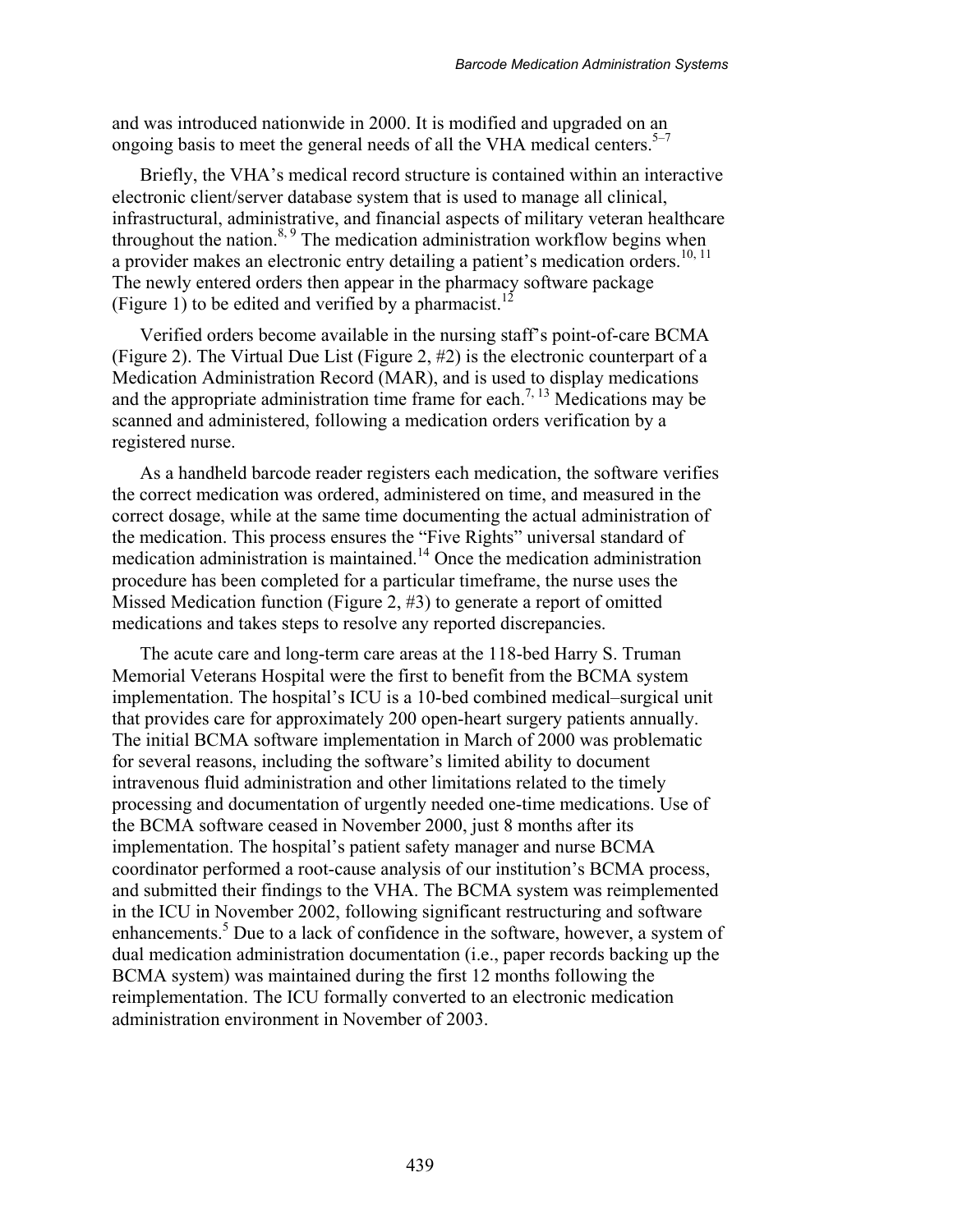

| D & B & R & O & B B & B &                                                                          |                                                        |                                       |                    |                           |                        |
|----------------------------------------------------------------------------------------------------|--------------------------------------------------------|---------------------------------------|--------------------|---------------------------|------------------------|
| Inpatient Order Entry (apr 23, 2004016:25:39 (Page: 1 of 2                                         |                                                        |                                       |                    |                           |                        |
| <b>TEXTRX, PAT</b>                                                                                 | $Ward: 4 OBS-C$                                        |                                       |                    | CWA                       |                        |
| PID: 000-00-3098                                                                                   | Room-Bed:                                              |                                       |                    | Ht(cm): 177.80 (03/30/04) |                        |
| DOB: 01/01/20 (84)                                                                                 |                                                        |                                       |                    | Wt(kg): 86.36 (03/30/04)  |                        |
| Sex: MALE<br>Dx: testing                                                                           |                                                        | Last transferred: ********            | Admitted: 04/23/04 |                           |                        |
|                                                                                                    |                                                        |                                       |                    |                           |                        |
|                                                                                                    | - - - - - - A C T I U E - - - -                        |                                       |                    |                           |                        |
| AMPICILLIN 1 GM<br>1                                                                               |                                                        |                                       | C 04/23 04/26 A    |                           |                        |
| in 0.9% NACL 50 ML Q6H                                                                             |                                                        |                                       |                    |                           |                        |
| ASPIRIN TAB.EC<br>2                                                                                |                                                        | $C = 04/23$                           | 04/26              | A                         |                        |
| Give: 325MG PO QD                                                                                  |                                                        |                                       |                    |                           |                        |
| CEPHALEXIN CAP, ORAL<br>3                                                                          |                                                        | $C = 04/23$                           | 04/26              | A                         |                        |
| Give: 500MG PO TID AC                                                                              |                                                        |                                       |                    |                           |                        |
| 4                                                                                                  | in D5W/0.45 NACL/20mEQ KCL 1000 ML bolus C 04/23 04/24 |                                       |                    | A                         |                        |
| 5<br>GLYBURIDE/METFORMIN TAB                                                                       |                                                        | $C = 04/23$                           | $04/26$ A          |                           |                        |
|                                                                                                    | Give: 1 TABLET PO HYPOGLYCEMIC BID                     |                                       |                    |                           |                        |
| HEPARIN INJ, SOLN<br>6                                                                             |                                                        |                                       | C 04/23 04/26 A    |                           |                        |
| Give: 5000 UNT/1ML SQ Q12H                                                                         |                                                        |                                       |                    |                           |                        |
| Enter ?? for more actions<br>$+$                                                                   |                                                        |                                       |                    |                           |                        |
| PI Patient Information                                                                             |                                                        | SO Select Order<br>NO New Order Entry |                    |                           |                        |
| PU Patient Record Update                                                                           |                                                        |                                       |                    |                           |                        |
|                                                                                                    |                                                        |                                       |                    |                           |                        |
| Select Action: Next Screen//<br><sup>m</sup> VistA - KEA! 420<br>File Edit View Tools Options Help |                                                        |                                       |                    |                           |                        |
| D & H & B O & O & & B & B &                                                                        |                                                        |                                       |                    |                           |                        |
| ACTIVE UNIT DOSE 6pr 23, 2004@16:28:55 Page: 1 of 2                                                |                                                        |                                       |                    |                           |                        |
| TEXTRX, PAT                                                                                        | $\texttt{Ward}: 4 0BS-C$                               |                                       |                    | CWA                       |                        |
| PID: 000-00-3098                                                                                   | Room-Bed:                                              |                                       |                    | Ht(cm): 177.80 (03/30/04) |                        |
| DOB: 01/01/20 (84)                                                                                 |                                                        |                                       |                    | Wt(kg): 86.36 (03/30/04)  |                        |
| *(1)Orderable Item: ASPIRIN TAB.EC                                                                 |                                                        |                                       |                    |                           |                        |
| Instructions: 325MG                                                                                |                                                        |                                       |                    |                           |                        |
|                                                                                                    |                                                        |                                       |                    |                           |                        |
| *(2)Dosage Ordered: 325MG                                                                          |                                                        |                                       |                    | *(3)Start: 04/23/04       |                        |
| $\times$ (4)<br>Med Route: ORAL                                                                    |                                                        |                                       |                    |                           |                        |
|                                                                                                    |                                                        |                                       |                    |                           |                        |
|                                                                                                    |                                                        |                                       |                    | ×(5) Stop: 04/26/04       |                        |
| (6) Schedule Type: CONTINUOUS                                                                      |                                                        |                                       |                    |                           |                        |
| Schedule: QD<br>$\times$ (8)<br>Admin Times: 0900                                                  |                                                        |                                       |                    |                           |                        |
| (9)                                                                                                |                                                        |                                       |                    |                           |                        |
| *(10) Provider: PHYSICIAN, DEMO [p]<br>(11) Special Instructions:                                  |                                                        |                                       | DURATION:          |                           |                        |
|                                                                                                    |                                                        |                                       |                    |                           |                        |
| (12) Dispense Drug                                                                                 |                                                        | U/D                                   |                    | <b>Inactive Date</b>      |                        |
| ASPIRIN 325MG EC TAB                                                                               |                                                        | 1                                     |                    |                           |                        |
| Enter ?? for more actions                                                                          |                                                        |                                       |                    |                           |                        |
| DC Discontinue                                                                                     | ED<br>Edit                                             | AL                                    | Activity Logs      |                           |                        |
| HD Hold<br>FL Flag                                                                                 | RN<br>Renew<br>UF<br>(Verify)                          |                                       |                    |                           | E(X)<br>16:11<br>24:00 |

Panel A: A sample patient profile displayed using the characteristic text-based terminal interface. Panel B: Medication entry finishing profile for an individual drug entry.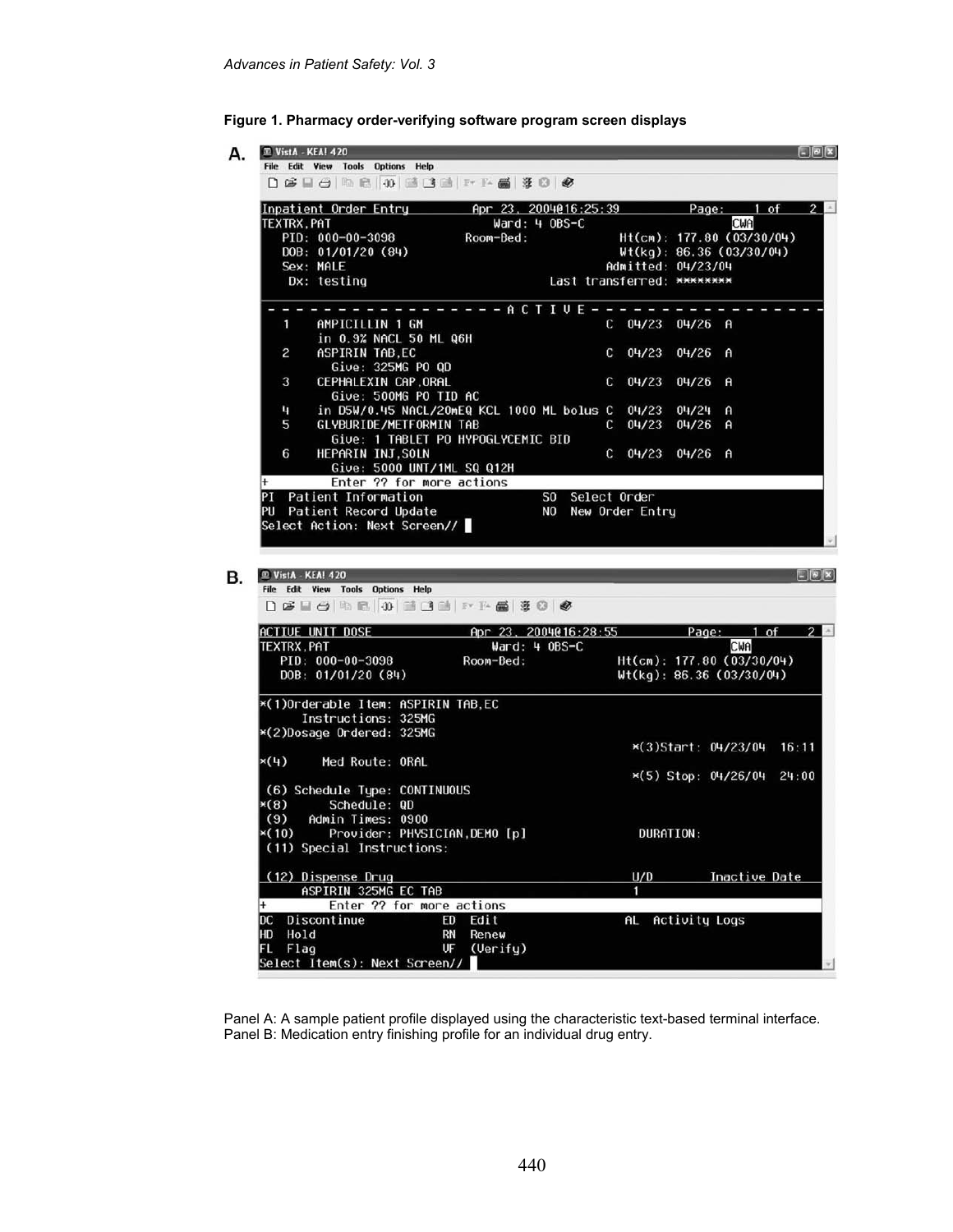| File View                                                                                                                                                                                  |                                                                                                                                                  |  |                | Reports Due List Tools Help              |                                                                                                                                                  |                  |                   |                               | 4                                                                                                                            |                          |                                                                                                     |                              |
|--------------------------------------------------------------------------------------------------------------------------------------------------------------------------------------------|--------------------------------------------------------------------------------------------------------------------------------------------------|--|----------------|------------------------------------------|--------------------------------------------------------------------------------------------------------------------------------------------------|------------------|-------------------|-------------------------------|------------------------------------------------------------------------------------------------------------------------------|--------------------------|-----------------------------------------------------------------------------------------------------|------------------------------|
| Missing Dose Medication Log Medication Admin History<br>TEXTRX, PAT (MALE)<br>SSN = 000-00-3098<br>$DOB = 1/1/1920(84)$<br>Height = 177cm, Weight = 86.36kg<br>$Location = 4 0BS \cdot CO$ |                                                                                                                                                  |  |                |                                          | Allergies<br>CPRS Med Order<br>Virtual Due List Parameters:<br>Start Time:<br>Stop Time:<br>04/23@1500<br>$\overline{\phantom{a}}$<br>04/23@1700 |                  |                   | $\overline{\phantom{a}}$      | Schedule Types:<br>$O$ $\nabla$ On-Call<br>$\odot$ $\triangledown$ Continuous<br>O V PRN<br>$\circ$ $\triangledown$ One-Time |                          |                                                                                                     |                              |
|                                                                                                                                                                                            |                                                                                                                                                  |  |                |                                          | ALLERGIES: blood transfusion (rbcs), latex, transfusion reaction, zithromax                                                                      |                  |                   |                               |                                                                                                                              |                          | ADRs: amitriptyline, aspirin, horse serum, oxycodone                                                |                              |
| <b>Status</b>                                                                                                                                                                              | Ver                                                                                                                                              |  | Hsm Type       | <b>Active Medication</b>                 |                                                                                                                                                  |                  |                   | Dosage                        |                                                                                                                              | Route                    | Admin Time   Last Action                                                                            |                              |
|                                                                                                                                                                                            | <b>MVW</b>                                                                                                                                       |  | 0              | DIGOXIN (LANOXIN) TAB<br>For tachycardia | DIGOXIN (LANOXIN) 0.125MG TAB                                                                                                                    |                  |                   | 0.125MG, ONCE                 |                                                                                                                              | P <sub>0</sub>           |                                                                                                     |                              |
|                                                                                                                                                                                            | <b>MVW</b>                                                                                                                                       |  | P              | ACETAMINOPHEN TAB                        | ACETAMINOPHEN 325MG TAB<br>Can give 325mg to 650mg.                                                                                              |                  |                   |                               | 1-2 tablets, Q6H PRN                                                                                                         | P <sub>0</sub>           |                                                                                                     | GIVEN: 4/23/2004@            |
| G                                                                                                                                                                                          | <b>MVW</b>                                                                                                                                       |  | C              | CEPHALEXIN CAP, ORAL                     | CEPHALEXIN 500MG CAP                                                                                                                             |                  |                   | 500MG, TID AC                 |                                                                                                                              | PO                       |                                                                                                     | 04/23@1630 GIVEN: 4/23/2004@ |
| G                                                                                                                                                                                          | <b>MVW</b>                                                                                                                                       |  | C              |                                          | GLYBURIDE/METFORMIN TAB<br>GLYBURIDE 5MG/METFORMIN HCL 500MG TAB                                                                                 |                  |                   | 1 TABLET.<br>HYPOGLYCEMIC BID |                                                                                                                              | PO                       |                                                                                                     | 04/23@1700 GIVEN: 4/23/2004@ |
| Scanner                                                                                                                                                                                    | O Unit Dose O IVP/IVPB                                                                                                                           |  |                | ON<br>Scan Medication Bar Code:          |                                                                                                                                                  |                  |                   |                               |                                                                                                                              |                          | <b>BCMA Clinical Reminders</b>                                                                      |                              |
| Status:                                                                                                                                                                                    | <b>Ready</b>                                                                                                                                     |  | WIDEMAN MARY V |                                          |                                                                                                                                                  |                  | COLUMBIA, MO VAMC |                               | Count Activity                                                                                                               | <b>PRN Effectiveness</b> |                                                                                                     | Server Time: 4/23/2004 16:27 |
| Ward<br>168                                                                                                                                                                                | <sup>2</sup> Missing Dose Request<br><b>TEXTRXPAT</b><br>4 08S-CO<br><b>Ordered Drug</b><br>DIGOXIN (LANOXIN) 0.125MG TAB<br>Administration Time |  |                | Dosage<br>0.125MG                        |                                                                                                                                                  | $ \Box$ $\times$ |                   | C.                            | <b>Order Manager</b><br>Order Type:<br><b>G</b> Unit Dose<br>$\cap$ N<br>Provider<br>Injection Site: A IV/Lock               |                          | IV's:<br>IV Type:<br><b>Int Syringer</b><br>PHYSICIAN, DEMO<br>Action Date/Time: APR 23, 2004@16:28 | ×                            |

**Figure 2. Nursing point-of-care BCMA program screen displays** 

Panel A: Bar Code Medication Administration (BCMA) appears as a windows-based display. Key components include the medication administration route tabs (#1), the Virtual Due List for medications (#2), the Missing Dose function (#3), and the Nursing Medication Order function (#4). Panel B: Missing Dose Request pop-up window.

Panel C: Nursing Medication Order Button pop-up window.

## **National and local VHA BCMA collaborative development**

The VHA leadership recognized the need for additional emphasis with respect to business procedures, standardization, and usability issues identified by BCMA end-users. As a result, a BCMA Collaborative Breakthrough Series Project was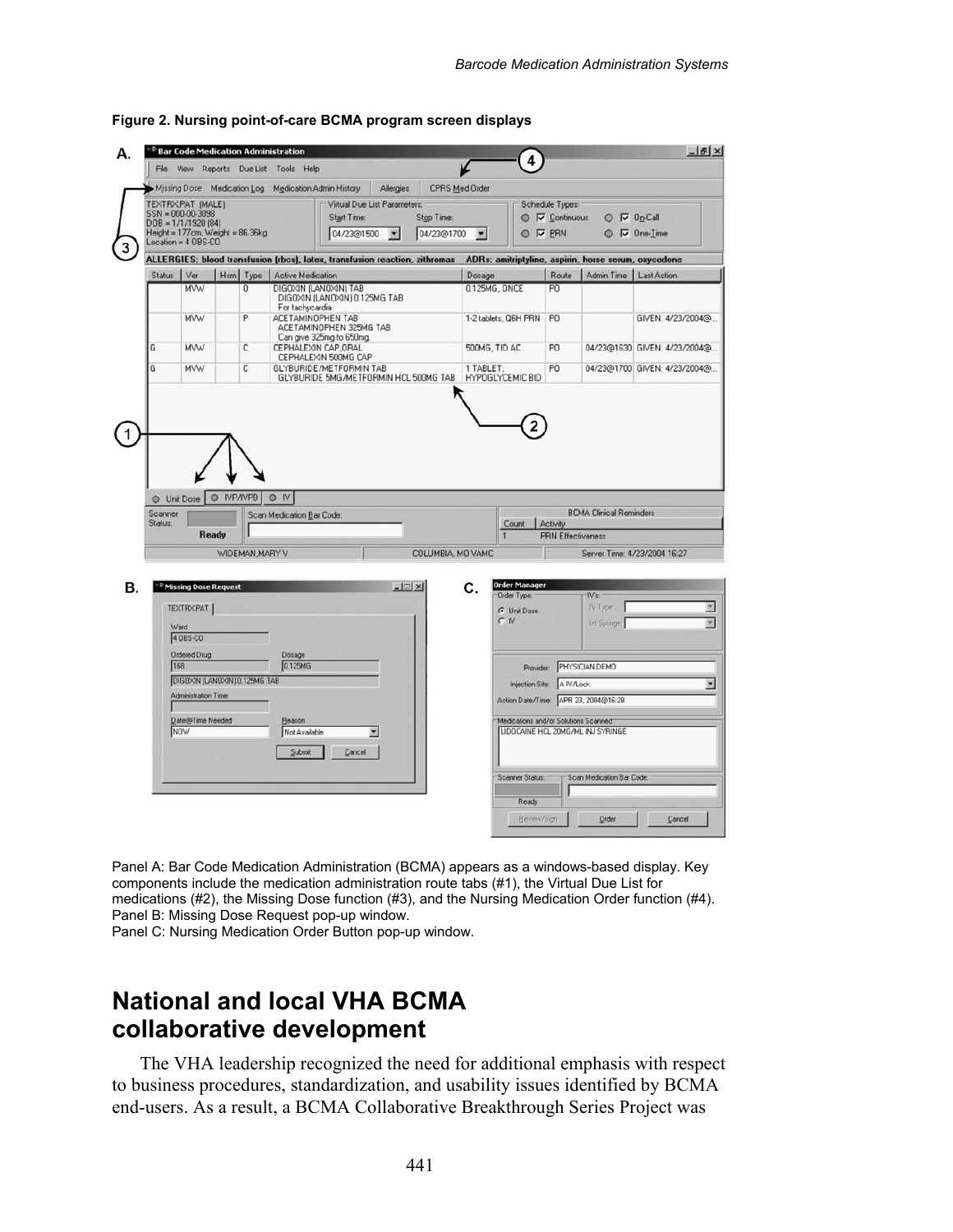implemented nationwide to assist VHA staff with positive changes in the delivery of patient care. This project is sponsored by the National Aeronautics and Space Administration (NASA) Patient Safety Reporting System (PSRS), Ames Research Center, the VA National Center for Patient Safety (NCPS), and the National BCMA Joint Program Office. Our institution's BCMA Collaborative Breakthrough Team included nurses, pharmacists, management staff, and computer support personnel. The team established an overall goal of using BCMA to safely administer and document all medications within the first 24 hours following coronary artery bypass graft (CABG) surgery, since delays in medicating patients in this complex population can produce life-threatening results. Using a series of Plan-Do-Study-Act cycles (a technique originally developed and described by Langley et al.) our team has had much success in accomplishing this ambitious aim.<sup>15</sup>

## **BCMA implementation challenges**

#### **Labeling and work-arounds**

For BCMA to work correctly, the barcode from each medication must be added to a "synonym" computer file and mapped to a specific barcode in the formulary, so that recognition is achieved when the same barcode on a medication package is "read" by a handheld scanner used by the staff nurses. If a drug manufacturer's barcode label can't be scanned successfully, or if bulk-packaged products are transferred to unit dose packaging by the pharmacy staff, these items then must receive a pharmacy-generated barcode label that is affixed to or printed directly onto the outer wrap of the dose packaging (Figure 3, Panel A).

Moreover, patient-specific multi-dose medications (e.g., inhalers, creams) are affixed with special barcode labels containing the name of the patient and the prescribed drug (Figure 3, Panel B). If a medication can't be scanned on a clinical care ward, it is likely the nurse will employ a work-around technique and enter the Internal Entry Number (IEN) for the medication manually, thereby bypassing BCMA and placing the patient at significant potential risk for a medication error. An example of a work-around is shown in Figure 3, Panel C. It is the responsibility of the pharmacist to be responsive to such problems and to investigate scan failures and the return of properly labeled items in a reasonable amount of time.

### **Missing dose request and medication order functions**

One of the most beneficial features of the BCMA software is the Missing Dose Request notification.<sup>13, 16</sup> Briefly, a nurse initiates the Missing Dose Request pop-up window and, via automated printouts, the BCMA system alerts the pharmacy to drug doses missing from the medication cart. The pharmacist evaluates each request, dispenses the appropriate drug, and routes the dose to the appropriate unit or ward in a timely manner, usually within the same medication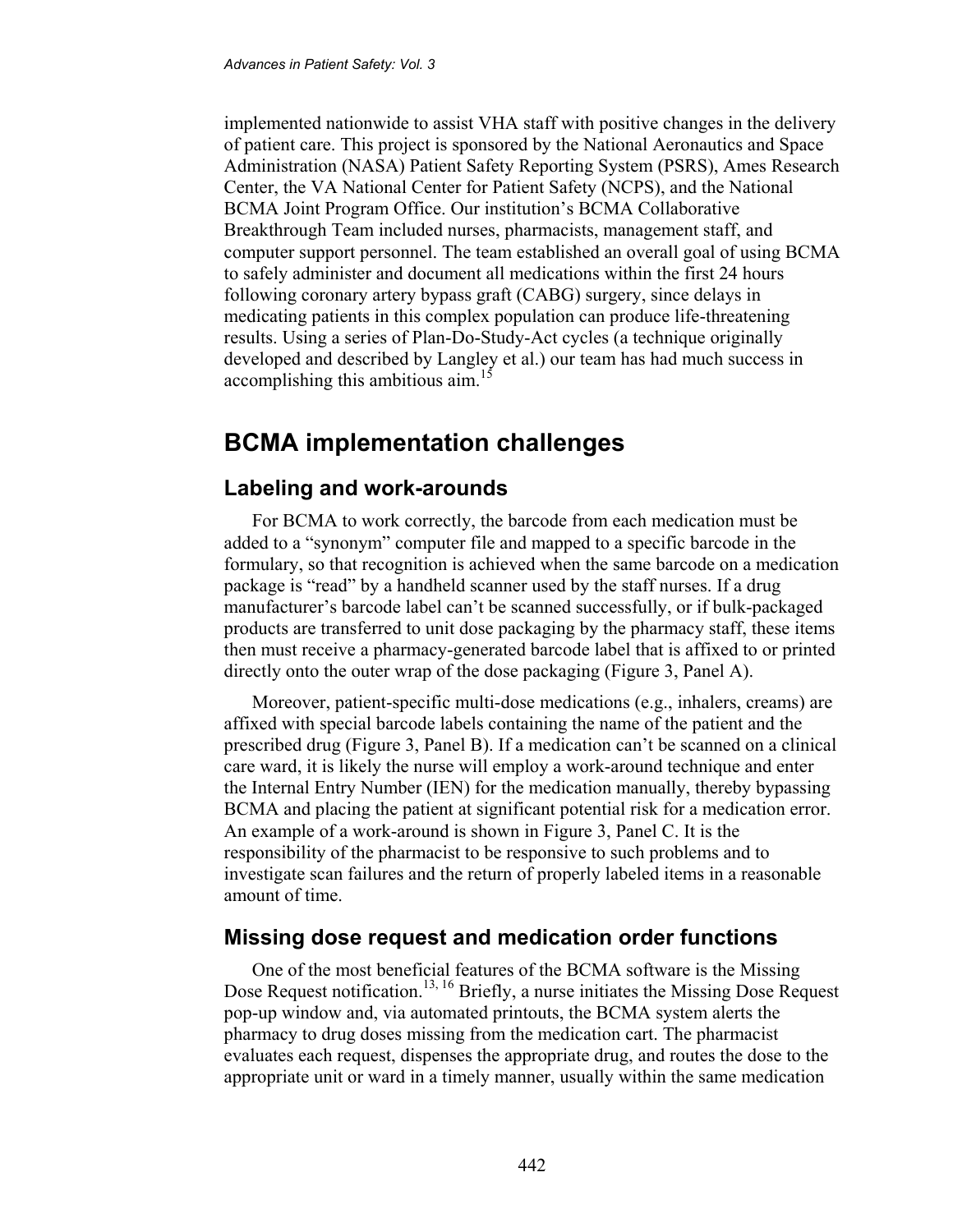



Panel A: Typical pharmacy-generated unit dose barcoded label.

Panel B: Example of a patient-specific multi-dose medication barcoded label.

Panel C: This multi-dose insulin vial was found during BCMA rounds. Pharmacy did not supply a barcoded label with the medication, so a member of the nursing staff wrote the IEN (Internal Entry Number) on the bottle, allowing nurses to manually type in the mapped identification number instead of scanning a barcode, thereby effectively bypassing the BCMA nursing verification algorithm.

Panel D: Example of a pharmacy-generated intravenous piggyback (IVPB) label.

administration cycle (or medication "pass"). This process has led to significant reductions in the number of phone calls from nurses to the pharmacy, thereby increasing overall efficiency. Conversely, the initial BCMA software version was not configured to accommodate urgent or one-time (i.e., "stat" or "now") medications. As much as 30 minutes could elapse between the provider's order entry and the appearance of either type of medication in the BCMA nursing interface. Subsequent versions of the BCMA software have included a Nursing Medication Order Button, which the nurse can use in response to a valid verbal or phone stat/now order from the provider to immediately order, scan, and document the delivered medication in the electronic medical record. Without this convenient feature, the BCMA system would not have been deemed acceptable for use in an acute care setting such as the ICU.

### **Development of the IV medication scanning function**

Although the initial version of the BCMA software was considered very useful for administering unit dose medications and reporting doses missing from the medication cart, the application's intravenous (IV) medication functionality was limited.<sup>16</sup> In the BCMA package, nurses could mark only the IV medication field as "given." Subsequent BCMA software versions have incorporated IV label barcode scanning to better match the right patient to the right IV bag, and electronic monitoring of the IV medications chronology for repetitive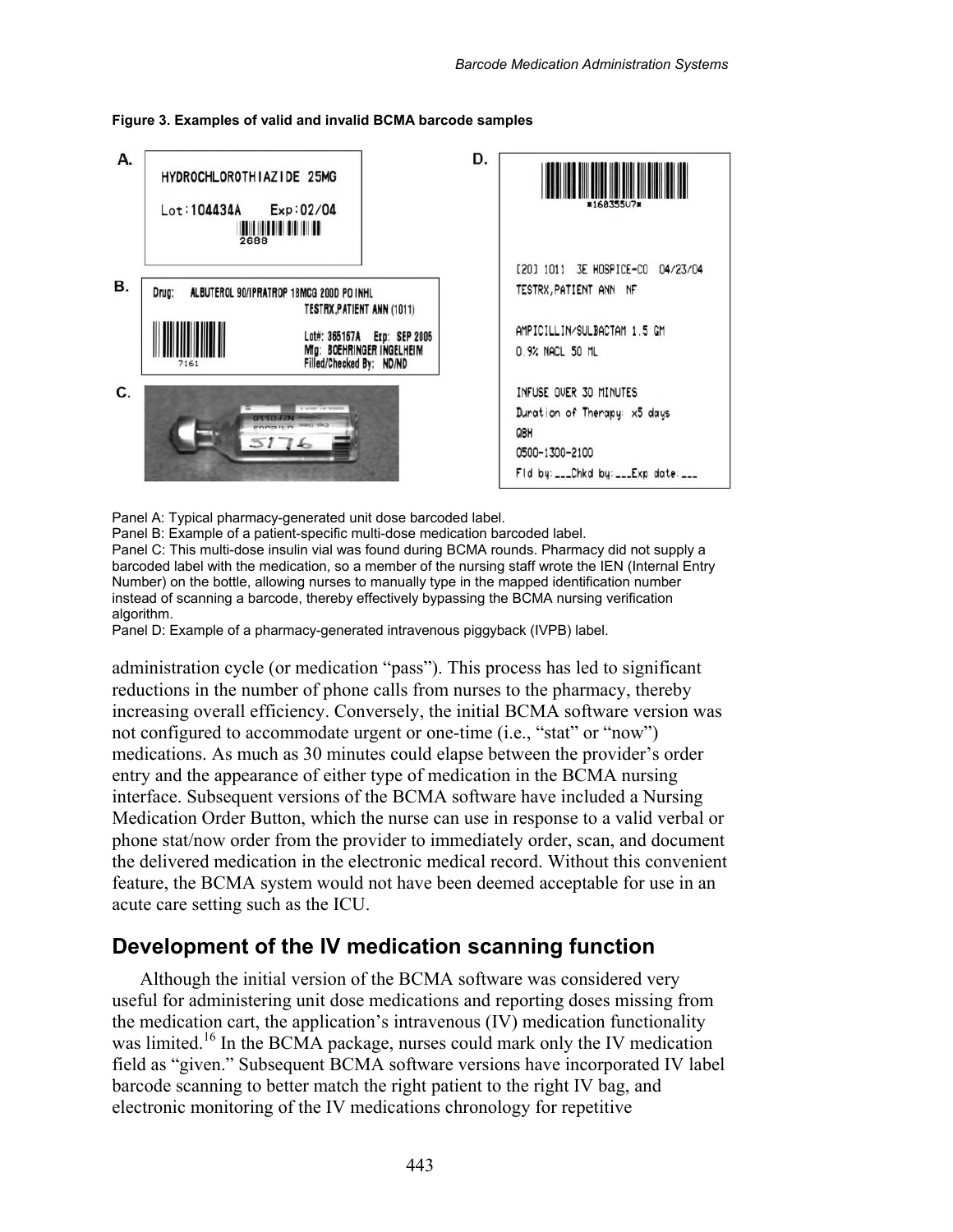administrations such as regularly scheduled IV antibiotics.<sup>4</sup> ICU nurse clinicians have since identified significant additional barriers to the accurate and efficient administration of IV admixture medications and their documentation. These documentation issues are especially challenging with respect to critically ill CABG patients, who have a propensity for multiple titratable IV fluids administered simultaneously and whose IV administration rates and status change frequently. In fact, the ICU nurses at Truman Memorial Veterans Hospital still use paper ICU flow sheets to document patient response to IV medications. ICU end-users have expressed their collective desire to have automated infusion pump programming and verification incorporated into the BCMA system, and some of these features are being designed and developed by manufacturers.<sup>17, 18</sup>

### **Standardization of medication schedule types**

When the collaborative team first sought to remove the paper MAR system from the ICU, the impact of various differences in the way the pharmacists completed orders for intravenous medications quickly became apparent. These differing styles were most likely due to inconsistencies in IV dosage form terminology taught at health care institutions and pharmacy schools throughout the United States. The BCMA collaborative team therefore held joint departmental meetings whereby nursing and pharmacy staff members established grass roots definitions for each respective parenteral medication category.<sup>13</sup> In brief, a medication infused rapidly via the intravenous method in unit dose manner was classified as IV push, or "IVP," while a medication infused intravenously as a bolus or administered over a short time period was referred to as IV piggyback, or "IVPB." The remaining IV medications fell under the IV Continuous, or "IV" route, classification.

Using triage questions developed by VHA's National Center for Patient Safety, the collaborative team decided in October of 2003 that the next crucial step in the IV schedule standardization process was the development of a straightforward color-coded cognitive tool for pharmacists that could be referenced quickly during order editing for CABG patients.<sup>19</sup> A condensed example of the layout of this tool is presented in Figure 4. This tool has been implemented and judged acceptable by the Truman Memorial pharmacy staff. In fact, the hospital patient safety manager in February 2004 noted the tool had been used several times in the span of 20 minutes, for cardiothoracic and acute non-ICU patient medications, following observation of an inpatient pharmacist. Since the VHA is actively improving upon the current pharmacy software package, the process should become much more intuitive to the needs of the hospital pharmacist in the future, to the possible extent that upon finishing an order, a popup box would suggest the proper documentation tab for a particular drug or drug combination, thereby eliminating the need for a supplemental information table.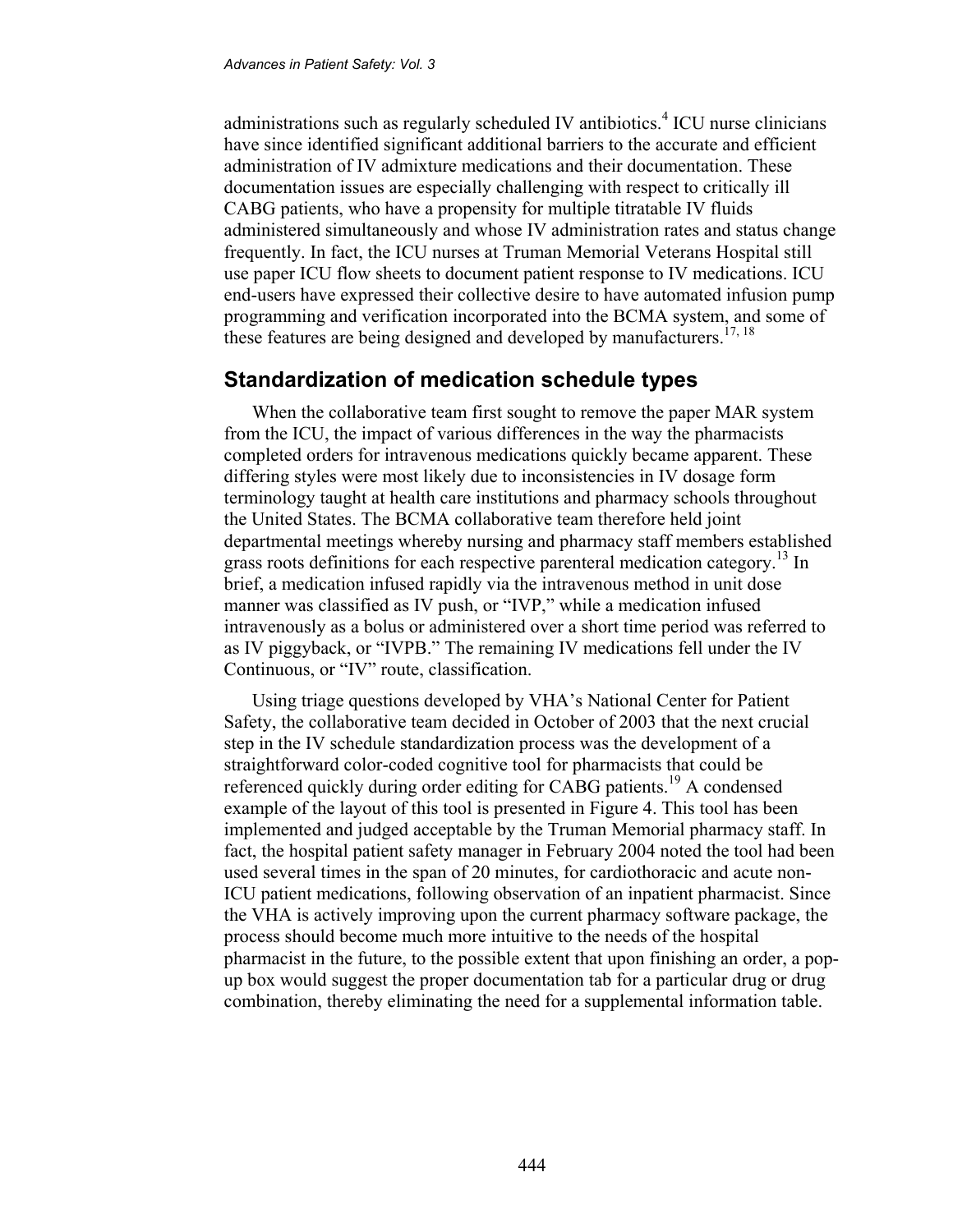| <b>Generic</b>              | <b>TRADE</b>  | <b>SPECIAL</b><br><b>ADMINISTRATION</b><br><b>INSTRUCTIONS</b> | <b>BCMA ROUTE</b><br><b>TAB</b>   |  |  |  |  |  |  |  |
|-----------------------------|---------------|----------------------------------------------------------------|-----------------------------------|--|--|--|--|--|--|--|
| <b>IV ADMIXTURES</b>        |               |                                                                |                                   |  |  |  |  |  |  |  |
| Amiodarone<br>(maintenance) | Cordarone     | 900mg/500cc in glass. Special<br>tubing provided.              | <b>CONT IV</b><br><b>INFUSION</b> |  |  |  |  |  |  |  |
| <b>IV PUSH</b>              |               |                                                                |                                   |  |  |  |  |  |  |  |
| <b>Acetazolamide</b>        | <b>Diamox</b> | Not to be given faster than<br>100mg/min.                      | <b>IVP</b>                        |  |  |  |  |  |  |  |
| <b>IV PIGGYBACKS</b>        |               |                                                                |                                   |  |  |  |  |  |  |  |
| <b>Aminocaproic Acid</b>    | Amicar        | 1-3gm/100cc or 4-5gm/250cc.<br>Not to exceed 4gms in 1 hr.     | <b>IVPB</b>                       |  |  |  |  |  |  |  |

**Figure 4. Cognitive training tool developed for pharmacists** 

The BCMA Collaborative Team discovered that there were no pre-existing expectations for nurses as to where to find a particular intravenous medication in the BCMA program. Thus, a color-coded cognitive tool was developed to standardize IV medication order processing by pharmacists. The tool has been truncated here so as to provide one example from each of the IV medication schedule types. All intravenously administered drugs customarily used during a typical CABG patient's hospital stay were listed in table form and divided into alphabetized and colorcoded IVP, IVPB, and IV CONT (continuous IV) categories. Inpatient pharmacists were then instructed on proper entry of IV medications based on the printed table.

### **Other BCMA software and hardware issues and contingencies**

Pharmacy and nursing staff members must collaborate closely with information management staff, if the medication administration arm of a hospital care system is to work optimally, just as rapid computer response time is crucial to the success of a computerized medication administration system. The entire VHA computer network was restructured late in 2003, and all point-of-care PCs at Truman Memorial Veterans Hospital received major upgrades. As a result, computer response time and reliability were improved greatly, thereby helping to ease the eroding staff confidence in the network system. Further improvement included making the computer support staff more available and on-call around the clock to resolve hardware and software issues as they arose.

Perhaps the most crucial network system modification centered on the hospital staff's development of a BCMA Contingency Plan. Briefly, the medication administration history for each floor was periodically written to an electronic file sent to six personal computers throughout the hospital. Each of the designated PCs was provided with the capability to print each floor's medication administration history in case a technical difficulty on a particular floor prevented the report from being generated. Staff members were briefed on how long to wait before activating the contingency plan, and tabletop drills were done for demonstration purposes.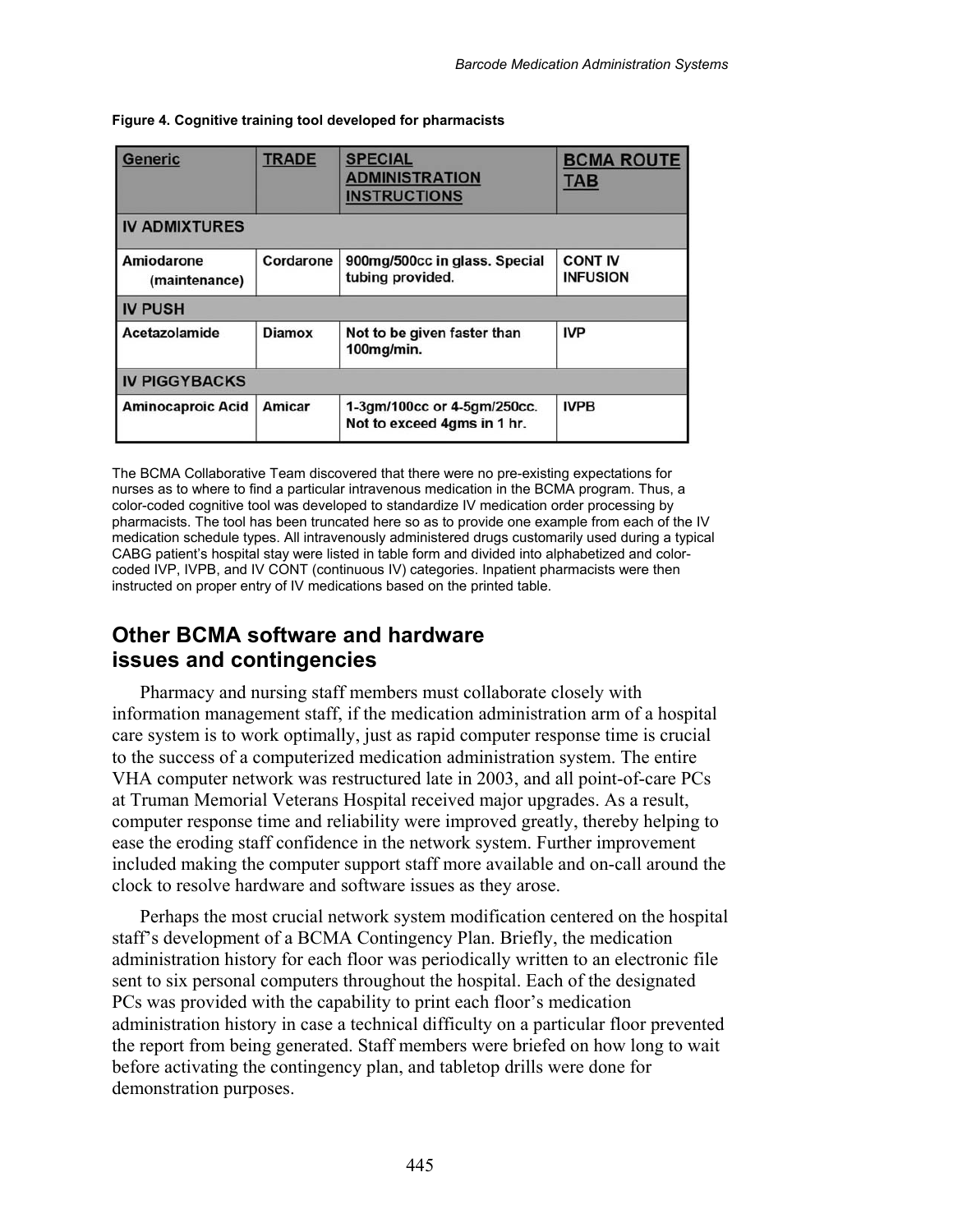In addition to the consideration given to software issues, the success of the BCMA implementation required functional and adequate point-of-care equipment, as supported by Patterson et al.<sup>20</sup> During the BCMA Version 1 trial, each ICU bed was equipped with its own PC and corded (tethered) scanner. The scanner cords were long, but in some cases they would not reach the patient's wristband for scanning. This shortcoming encouraged the caregiver to bypass the BCMA system. Cordless scanners were purchased prior to the BCMA reimplementation in 2002, and nurses now can access the wristband barcodes without needing to move equipment. Additionally, a wireless laptop on a rollaround stand was deployed on the ICU unit to increase nursing staff access to the BCMA system during those instances when the bedside computer was being used by another provider.

### **Human factors issues**

#### **Dual versus single medication administration records**

Dual medication systems (i.e., the use of paper MARs in tandem with electronic BCMA documentation) increase the probability of medication error and reduce nursing productivity, as indicated previously in a study by Patterson et al., that examined the human factors issues related to BCMA implementation in a VHA institution.<sup>20, 21</sup> Baseline data collected by our BCMA Collaborative Team in September 2003 indicated that 60 percent of one-time medications and 42 percent of PRN medications for CABG patients were documented in the BCMA system, so the risk of medication error was great. The ICU eliminated paper MARs on November 18, 2003, in favor of the paperless system. Since that time, the documented percentage of these same medications in the BCMA system has risen to more than 95 percent, and several nurses have expressed the opinion that their overall workload has decreased as well.

### **Computerized and verbal communication work hand in hand**

The collaborative learned that safe, successful barcode medication administration is not a passive or mutually exclusive process, and that pharmacy– nursing staff communication is key to BCMA success. One of the collaborative team's initial core objectives involved inter-staff communications. It was seemingly straightforward and helped to answer the question asked of any pharmacist: "If you knew that a critical patient had just arrived in ICU, would this help you do your job better?" The ICU nursing staff was asked to simply call the inpatient pharmacy and notify a staff pharmacist of each CABG patient's expected arrival time in the ICU following surgery. This was done for all openheart CABG surgeries. Nursing staff members documented the calls on the ICU flow sheet, and pharmacy staff members were directed to keep a written log of the calls. The collaborative discovered that a simple policy change requiring an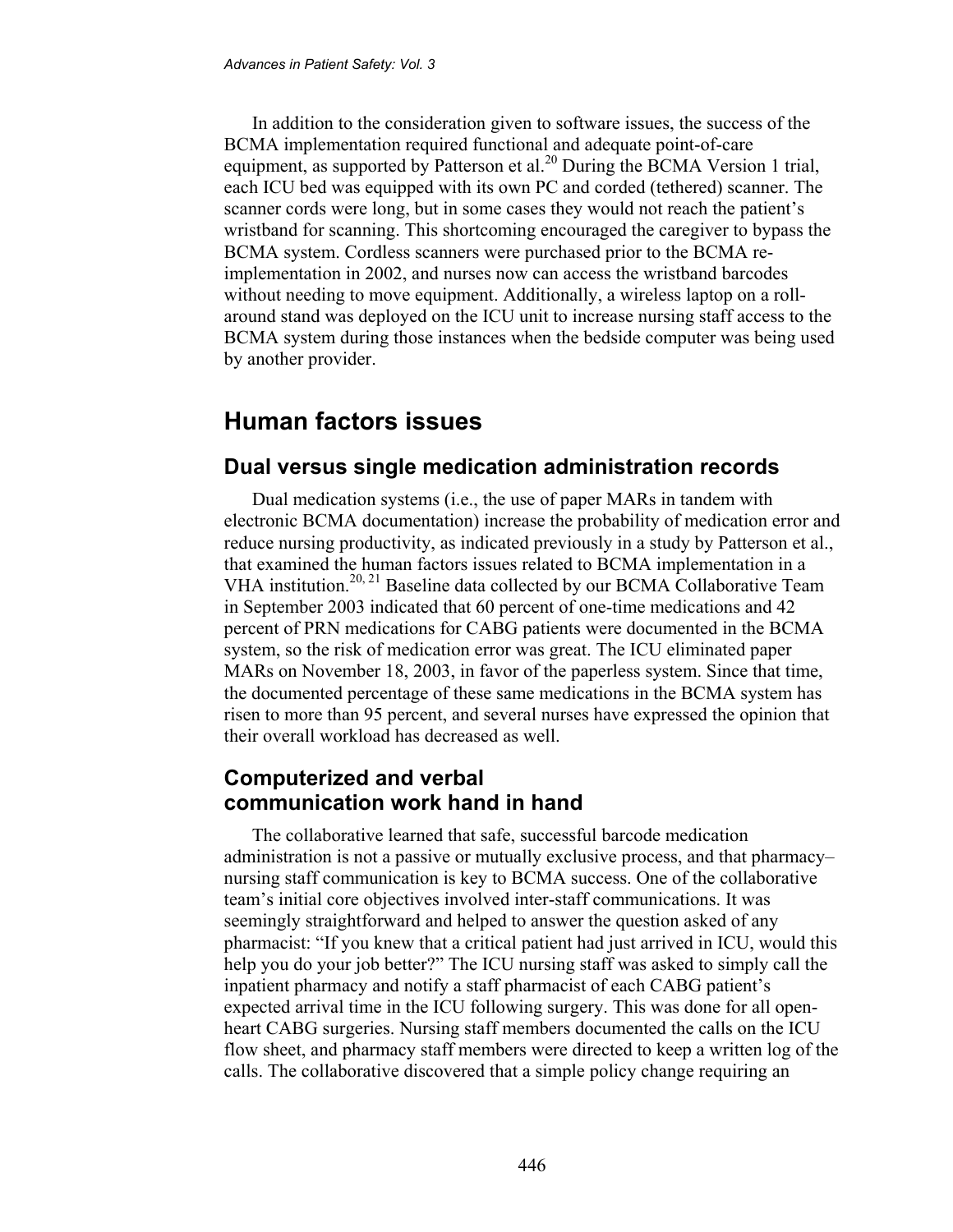uncomplicated phone call to the pharmacy helped to ensure the timely administration of medications.

We learned a similar communication lesson during the BCMA reimplementation while attempting to solve a problem related to the handling of pre- and post-surgical IV medication barcodes for CABG patients. At a multidisciplinary meeting with pharmacy, nursing, and anesthesia clinical staff, it was discovered that anesthesia staff did not realize the importance of the barcode labels that the pharmacy had affixed to the outer wraps of IV bags. Following the meeting, the percentage of CABG patients admitted to the ICU from surgery with properly barcoded IV bag labels increased dramatically.

#### **Personnel training**

Principal staff representatives, including an inpatient pharmacist, an ICU nurse, a ward nurse, and a nursing instructor, attended a national BCMA training workshop in 2002. Upon their successful completion of the course, these individuals were designated BCMA "Super Users" and were made accessible to staff on every shift, around the clock, for assistance and training. Job-specific BCMA orientation training began in a computer lab environment, complete with PCs and barcode scanners configured identically to those on the patient care units. After an affirming competency assessment from the Super Users, the newly trained nurses and pharmacists continued their training on the job.

All nursing and pharmacy personnel now are provided with ongoing refresher training to keep staff up to date with program revisions and new technology. We also rely on multidisciplinary cross-training techniques to increase the staff members' BCMA understanding and competency. Prior to the BCMA reimplementation, all staff attended a 3-hour joint classroom session in which the pharmacists cross-trained on the nursing aspects of BCMA and the nurses crosstrained on the pharmacy-specific features. In addition, a job-shadowing initiative also has been implemented recently. User issues encountered by both parties become highly visible as pharmacists accompany nurses on BCMA medication administration rounds and as nurses observe pharmacists finishing medication orders and troubleshoot BCMA problems in the inpatient pharmacy. These crossover learning encounters have garnered very positive staff feedback since being put into effect.

Hospital clinicians have varied technological backgrounds, ranging from those with excellent computer skills to those with far lower computer literacy levels. According to Buerhaus and Staiger, the average age for registered nurses in 2000—the year of the BCMA system implementation—was 42 years old.<sup>22</sup> Many nurses of this age have had only limited exposure to computers. To help reconcile this issue, computer specialists at our institution developed a BCMA user's guide with numerous and detailed BCMA software screenshots to help instill confidence in users with little prior computer experience.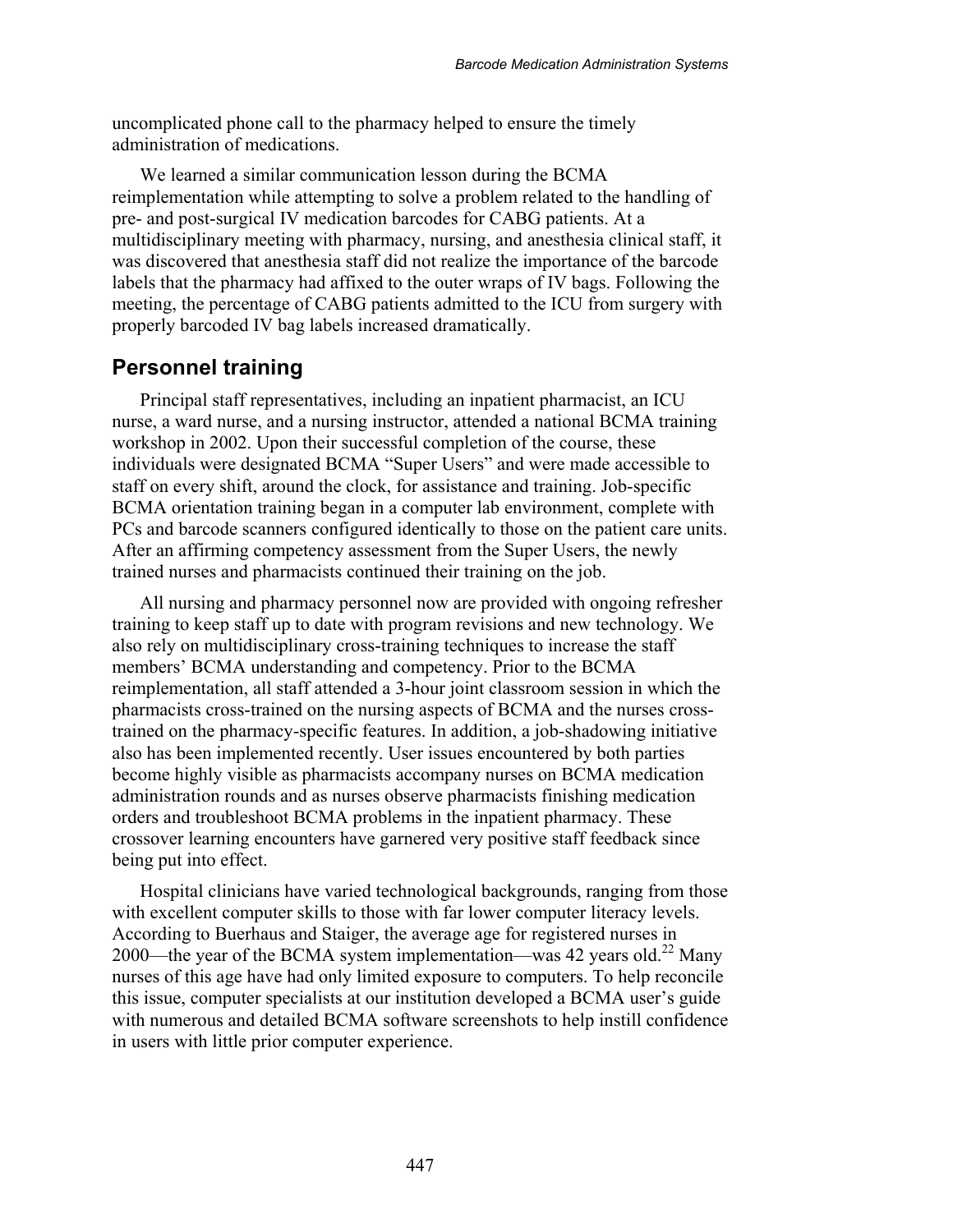## **Cultural and management issues**

### **Elimination of a punitive medication error reporting policy**

The Institute of Medicine has recommended that health care organizations implement a "deidentified, fair, and just reporting system for errors and near misses."<sup>23</sup> A medication error policy with punishment potential may have been one of the most significant barriers to the success of the initial BCMA implementation. Clinical nursing staff members were assigned points based on the nature and severity of documented individual errors, and disciplinary action was to have been based on the number of points accumulated for a particular period. The nursing staff quickly recognized the computerized medication system for its potential as an error-tracking device that management could use to punish those involved with medication mishaps. This perception became highly controversial and began to undermine the efforts to implement the BCMA system.

Following root-cause analysis of the barriers to the BCMA software implementation, the medication error policy was rescinded in November 2000. The BCMA implementation group also was restructured to include key nursing, pharmacy, and computer support staff members. This new group helped to rewrite the hospital's BCMA and error policy such that punishment for medication errors was an option only when the error was associated with a criminal or purposefully unsafe act, alcohol or substance abuse by an employee, or alleged or suspected patient abuse of any kind.

#### **Proactive management: patient safety and BCMA rounds**

The development of a working environment in which communication flows freely—as in the aviation industry where the "two-challenge rule" is practiced is essential to the growth of an institutional safety culture.<sup>24</sup> The Institute of Medicine has agreed: "Designing systems for safety requires specific, clear, and consistent efforts to develop a work culture that encourages reporting of errors and hazardous conditions, as well as communication among staff about safety concerns."25 In an effort to further enhance patient safety, build front-line staff confidence, and illustrate the responsiveness and support of management to the BCMA end-users, the collaborative team and management established Patient Safety Rounds, which is modeled after the Beth Israel Deaconess Medical Center's Voluntary Reporting System.<sup>1, 26</sup> These informal, confidential, and voluntary rounds are conducted twice each month by the ICU medical director and the patient safety manager to gather adverse event data and information related to near misses. All occurrences reported during Patient Safety Rounds are reviewed by the hospital staff, and actual incidents or close calls are entered into the Patient Safety Information System (PSIS), which is operated by the VHA National Center for Patient Safety (NCPS).

The Patient Safety Rounds initiative has been expanded recently to include BCMA Rounds. Selected BCMA committee members observe actual medication administration cycles in the ICU in an effort to identify workflow and system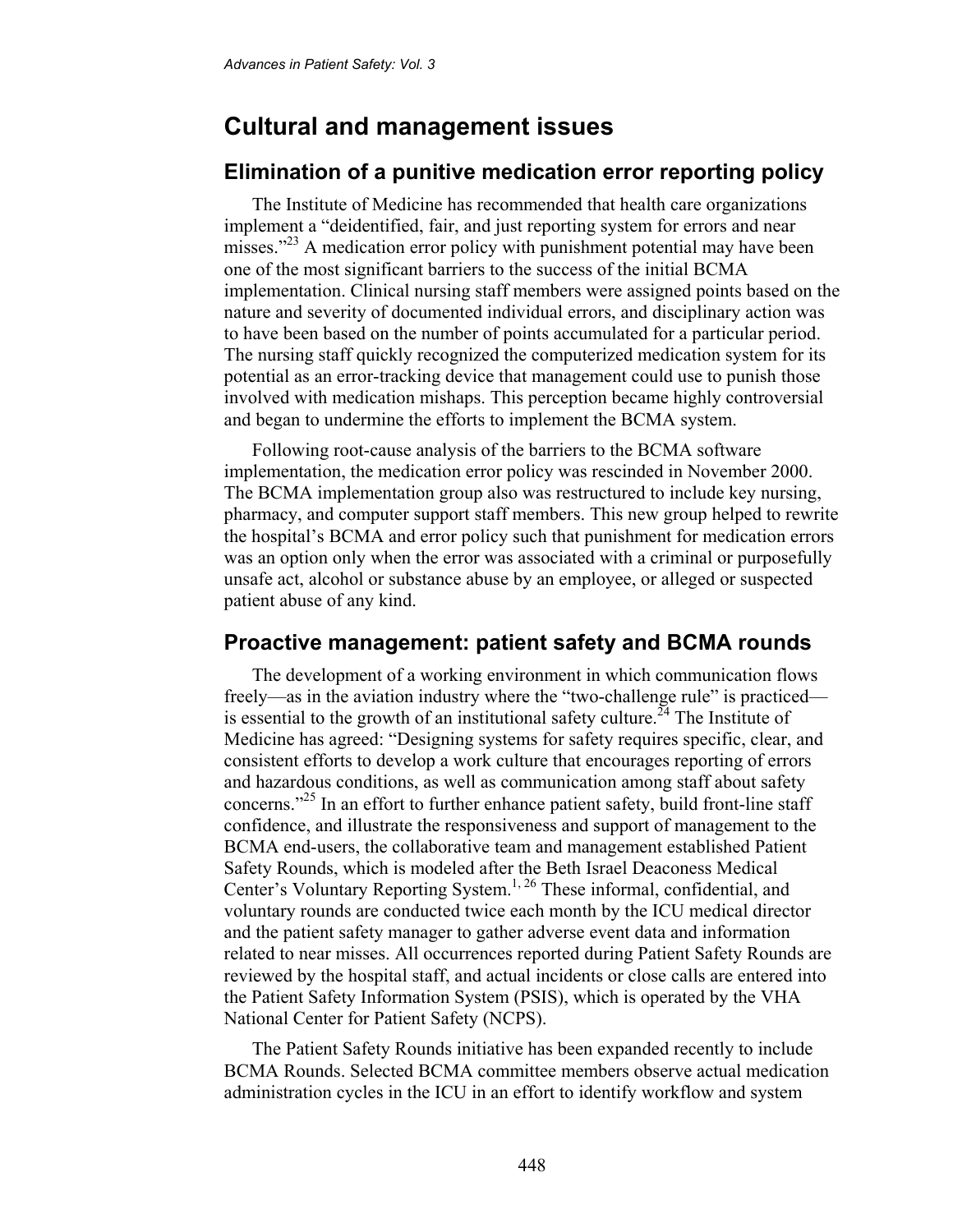issues specific to BCMA system use in an ICU environment. Committee members also solicit feedback on any BCMA-related user issues. The issues identified during rounds and observational sessions are taken back to the entire BCMA Committee and are developed as agenda items for the Committee meetings. An unexpected opportunity for nursing BCMA system re-training presented itself during the early BCMA rounding sessions. The BCMA coordinator, who also is a nursing instructor, now assists nurses during the observation periods and works hand-in-hand with them to troubleshoot and provide on-the-job BCMA functionality training. It is not uncommon for those nursing staff who use the BCMA system to make suggestions for improving the software's functionality. To that end, staff members have been pleased to witness the implementation of improvements that they themselves requested.

In summary, while the benefits of Barcode Medication Administration are many, human factors, along with basic system functionality and architecture, need to be given careful consideration at health care institutions across the nation as they begin to address the issues associated with BCMA system development for the inpatient care setting. At the same time, nursing and pharmacy staff cooperation and support is essential during the final stages of the medication order verification process to ensure the accurate and safe administration of medications. It is also necessary for organizational leadership to promote and endorse a culture of support during the system implementation and troubleshooting period. We feel that collaborative discussion of these issues will most certainly benefit other institutions studying BCMA implementation for inpatient care settings, and will provide for a safe and well-accepted transition to electronic barcode medication administration.

As we learn more about the BCMA procedure and how it supports functionality and safety at our institution, we continue to use the skills and lessons learned from our participation in the BCMA Collaborative Breakthrough Series. Future plans include the development of teams to continue the Plan-Do-Study-Act cycles for identifying other implementation aspects in need of improvement. Finally, in addition to advancing our own successes, our hope is that by disseminating the lessons learned from our own experiences, our work may assist others experiencing similar issues related to recent FDA efforts to encourage barcode technology development in the healthcare sector.

### **Acknowledgments**

We would like to acknowledge the contributions of all participating clinical, administrative, and support staff. We would like to offer special recognition for the assistance provided by our colleagues on the BCMA Collaborative Team: Lynn Cooper, RN, MSN-Assoc.Dir./PS; Ron McGill, RPh; Nancy Bates, RN-ICU; Linda Harris, RN-ICU; Kim Yant-Wright, RN-ICU; Eddie Henderson, Computer Specialist. We also would like to thank Nancy Dietz, RPh, PhD, for her critical review and editorial assistance.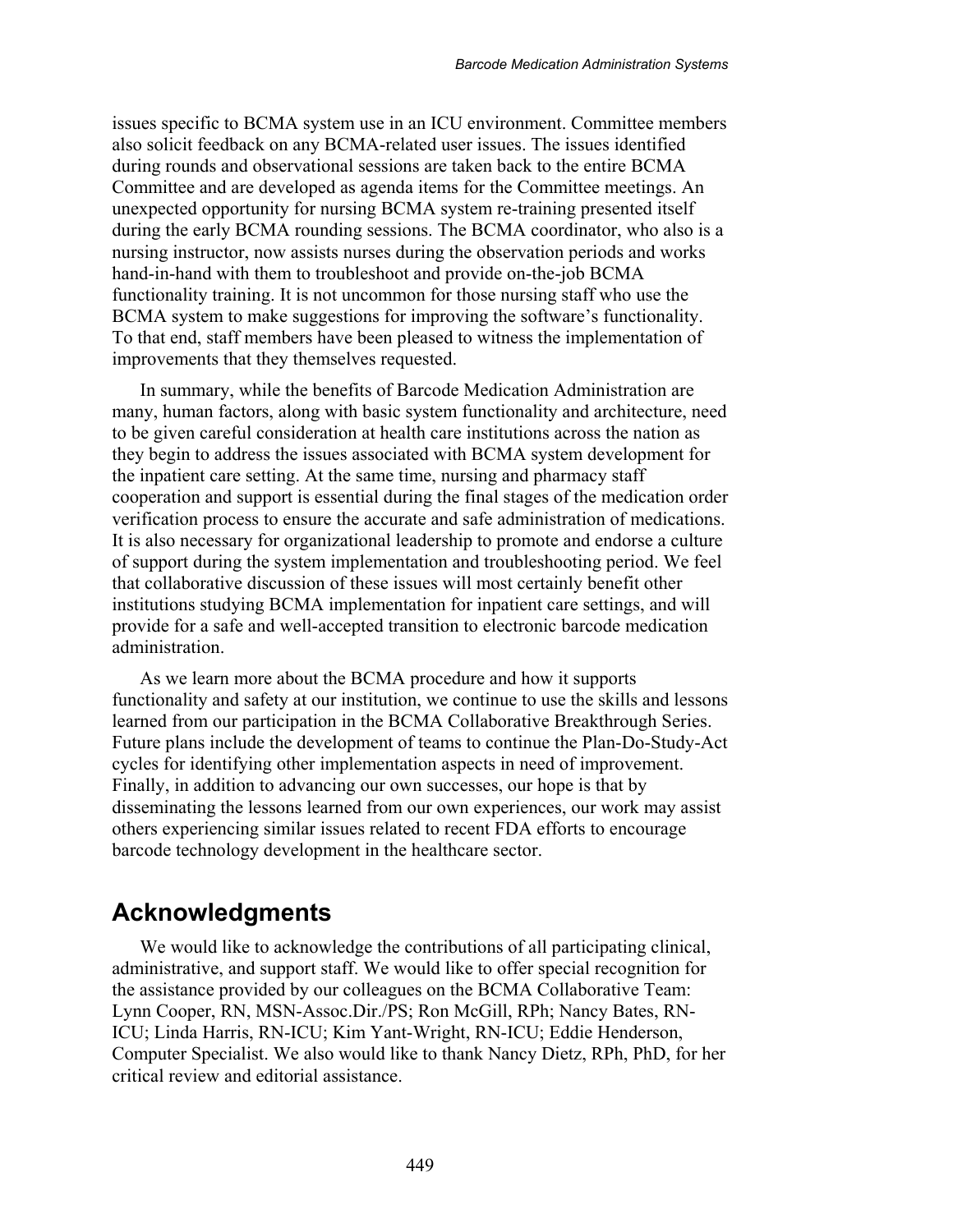## **Author affiliations**

Harry S. Truman Memorial Veterans Hospital, Columbia MO (MVW, MEW, TMA).

*Address correspondence to*: Mary V. Wideman, BCMA Coordinator, Harry S. Truman Memorial Veterans Hospital, 800 Hospital Drive, Columbia, MO 65201; phone: (573) 814-6000; ext. 3517; e-mail: Mary.Wideman@med.va.gov.

## **References**

- 1. Kohn LT, Corrigan JM, Donaldson MS, editors. To err is human: building a safer health system. A report of the Committee on Quality of Health Care in America, Institute of Medicine. Washington, DC: National Academy Press; 2000.
- 2. Food and Drug Administration: FDA issues barcode regulation; fact sheet. Washington, DC: 2004. Available at: http://www.fda.gov/oc/initiatives/ barcode-sadr/fs-barcode.html. Accessed April 11, 2004.
- 3. FDA to require bar coding of most pharmaceuticals by mid-2006. Am J Health Syst Pharm 2004;61(7):644–5.
- 4. Department of Veterans Affairs. Barcode Medication Administration (BCMA) Technical Manual/Security Guide, Version 3.0. In: VISTA (Veterans Health Information Systems & Technology Architecture) Health Systems Design & Development Documentation Library. Washington, DC: U.S. Department of Veterans Affairs; February, 2004:1–22. Available at: http://www.va.gov/vdl/VistA\_Lib/ Clinical/Pharm-Bar\_Code\_Med\_Admin\_(BCMA)/ PSB 3 TM R0204.pdf. Accessed April 11, 2004.
- 5. Johnson CL, Carlson RA, Tucker CL, et al. Using BCMA software to improve patient safety in Veterans Administration Medical Centers. J Healthc Inf Manag 2002;16(1):46–51.
- 6. Malcolm B, Carlson RA, Tucker CL, et al. Veterans Affairs: eliminating medication errors through pointof-care devices. Paper presented at: Healthcare Information and Management Systems Society Conference Proceedings, in Dallas, TX; Vol. 2 (Session 73); Apr. 2000; pp. 218–26.
- 7. Barcode Medication Administration (BCMA) System: Administrative-Pharmacy External Initiative submitted April, 2000, to the Military Health System Health Care Reengineering (HCR) Program. Topeka, KS: Colmercy-O'Neil Veterans Affairs Medical Center; April, 2000. Available at: http://www.tricare .osd.mil/hcr/downloads/00050.doc. Accessed April 11, 2004.
- 8. Brown SH, Lincoln MJ, Groen PJ, et al. VistA—U.S. Department of Veterans Affairs national-scale HIS. Int J Med Inform 2003;69(2–3):135–56.
- 9. Department of Veterans Affairs. VISTA (Veterans Health Information Systems & Technology Architecture) Health Systems Design & Development Documentation Library. In: VISTA Health Systems Design & Development Documentation Library. Washington, DC: U.S. Department of Veterans Affairs; February, 2004. Available at: http://www.va.gov/vdl/. Accessed April 11, 2004.
- 10. Department of Veterans Affairs. Computerized Patient Record System (CPRS) technical manual, GUI version. In: VISTA (Veterans Health Information Systems & Technology Architecture) Health Systems Design & Development Documentation Library. Washington, DC: U.S. Department of Veterans Affairs; September, 2003:1–342. Available at: http://www.va.gov/vdl/VistA\_Lib/Clinical/Comp\_ Patient\_Recrd\_Sys\_(CPRS)/CPRSGUITM.pdf. Accessed April 20, 2004.
- 11. Department of Veterans Affairs. Computerized Patient Record System (CPRS) clinician's getting started guide; list manager version. In: VISTA (Veterans Health Information Systems & Technology Architecture) Health Systems Design & Development Documentation Library. Washington, DC: U.S. Department of Veterans Affairs; August, 2003:1–87. Available at: http://www.va.gov/vdl/VistA\_Lib/ Clinical/Comp\_Patient\_Recrd\_Sys\_(CPRS)/ cprslmum.pdf. Accessed April 20, 2004.
- 12. Department of Veterans Affairs. Barcode Medication Administration (BCMA) pharmacy CHUI user manual, version 3.0. In: VISTA (Veterans Health Information Systems & Technology Architecture) Health Systems Design & Development Documentation Library. Washington, DC: U.S. Department of Veterans Affairs; February, 2004:1–19. Available at: http://www.va.gov/vdl/VistA\_Lib/ Clinical/Pharm-Bar\_Code\_Med\_Admin\_(BCMA)/ PSB\_3\_UM\_PHAR\_CHUI\_R0204.pdf. Accessed April 11, 2004.
- 13. Department of Veterans Affairs. Barcode Medication Administration (BCMA) GUI user manual, version 3.0. In: VISTA (Veterans Health Information Systems & Technology Architecture) Health Systems Design & Development Documentation Library. Washington, DC: U.S. Department of Veterans Affairs; February, 2004. Available at: http://www.va.gov/vdl/ Clinical.asp?appID=84. Accessed April 20, 2004.